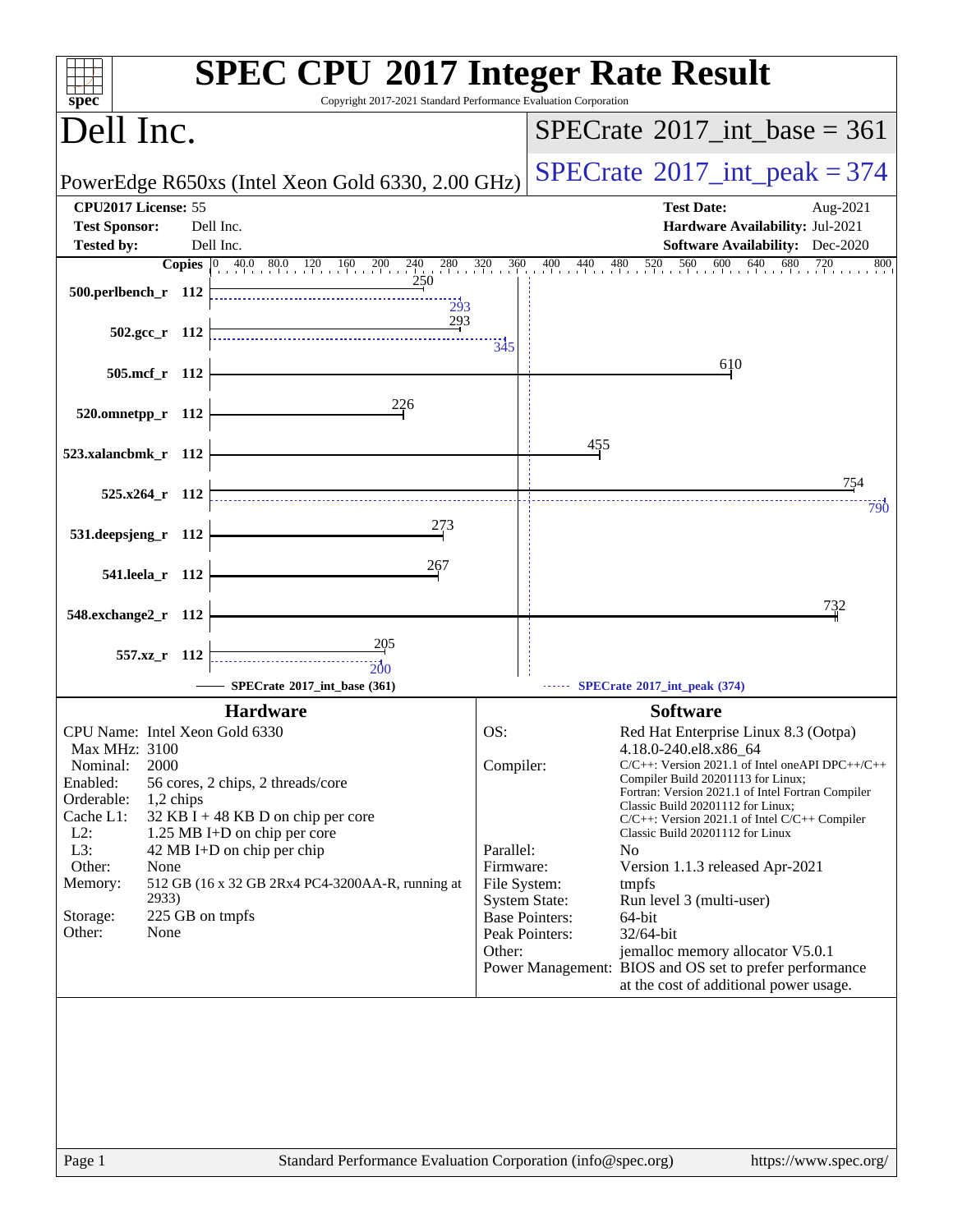| <b>SPEC CPU®2017 Integer Rate Result</b>                        |  |
|-----------------------------------------------------------------|--|
| Convright 2017-2021 Standard Performance Evaluation Cornoration |  |

Copyright 2017-2021 Standard Performance Evaluation Corporation

# Dell Inc.

**[spec](http://www.spec.org/)**

## $SPECTate$ <sup>®</sup>[2017\\_int\\_base =](http://www.spec.org/auto/cpu2017/Docs/result-fields.html#SPECrate2017intbase) 361

PowerEdge R650xs (Intel Xeon Gold 6330, 2.00 GHz)  $\left|$  [SPECrate](http://www.spec.org/auto/cpu2017/Docs/result-fields.html#SPECrate2017intpeak)<sup>®</sup>[2017\\_int\\_peak = 3](http://www.spec.org/auto/cpu2017/Docs/result-fields.html#SPECrate2017intpeak)74

**[CPU2017 License:](http://www.spec.org/auto/cpu2017/Docs/result-fields.html#CPU2017License)** 55 **[Test Date:](http://www.spec.org/auto/cpu2017/Docs/result-fields.html#TestDate)** Aug-2021 **[Test Sponsor:](http://www.spec.org/auto/cpu2017/Docs/result-fields.html#TestSponsor)** Dell Inc. **[Hardware Availability:](http://www.spec.org/auto/cpu2017/Docs/result-fields.html#HardwareAvailability)** Jul-2021 **[Tested by:](http://www.spec.org/auto/cpu2017/Docs/result-fields.html#Testedby)** Dell Inc. **[Software Availability:](http://www.spec.org/auto/cpu2017/Docs/result-fields.html#SoftwareAvailability)** Dec-2020

### **[Results Table](http://www.spec.org/auto/cpu2017/Docs/result-fields.html#ResultsTable)**

|                                         | <b>Base</b>   |                |       |                |       | <b>Peak</b>    |       |               |                |              |                |              |                |              |
|-----------------------------------------|---------------|----------------|-------|----------------|-------|----------------|-------|---------------|----------------|--------------|----------------|--------------|----------------|--------------|
| <b>Benchmark</b>                        | <b>Copies</b> | <b>Seconds</b> | Ratio | <b>Seconds</b> | Ratio | <b>Seconds</b> | Ratio | <b>Copies</b> | <b>Seconds</b> | <b>Ratio</b> | <b>Seconds</b> | <b>Ratio</b> | <b>Seconds</b> | <b>Ratio</b> |
| 500.perlbench_r                         | 112           | 714            | 250   | 714            | 250   |                |       | 112           | 608            | 293          | 608            | <u>293</u>   |                |              |
| $502.\text{gcc}$ _r                     | 112           | 541            | 293   | 542            | 293   |                |       | 112           | 460            | 345          | 458            | 346          |                |              |
| $505$ .mcf r                            | 112           | 296            | 611   | 297            | 610   |                |       | 112           | 296            | 611          | 297            | 610          |                |              |
| 520.omnetpp_r                           | 112           | 648            | 227   | 650            | 226   |                |       | 112           | 648            | 227          | 650            | 226          |                |              |
| 523.xalancbmk r                         | 112           | 260            | 455   | 259            | 457   |                |       | 112           | 260            | 455          | 259            | 457          |                |              |
| 525.x264 r                              | 112           | 260            | 754   | 260            | 754   |                |       | 112           | 248            | 790          | 248            | 791          |                |              |
| 531.deepsjeng_r                         | 112           | 470            | 273   | 470            | 273   |                |       | 112           | 470            | 273          | 470            | 273          |                |              |
| 541.leela_r                             | 112           | 693            | 268   | 694            | 267   |                |       | 112           | 693            | 268          | 694            | 267          |                |              |
| 548.exchange2_r                         | 112           | 399            | 735   | 401            | 732   |                |       | 112           | 399            | 735          | 401            | 732          |                |              |
| 557.xz r                                | 112           | 591            | 205   | 591            | 205   |                |       | 112           | 605            | 200          | 603            | 201          |                |              |
| $SPECrate^{\circ}2017$ int base =       |               |                | 361   |                |       |                |       |               |                |              |                |              |                |              |
| $SPECTate$ <sup>®</sup> 2017_int_peak = |               |                | 374   |                |       |                |       |               |                |              |                |              |                |              |

Results appear in the [order in which they were run](http://www.spec.org/auto/cpu2017/Docs/result-fields.html#RunOrder). Bold underlined text [indicates a median measurement](http://www.spec.org/auto/cpu2017/Docs/result-fields.html#Median).

#### **[Submit Notes](http://www.spec.org/auto/cpu2017/Docs/result-fields.html#SubmitNotes)**

 The numactl mechanism was used to bind copies to processors. The config file option 'submit' was used to generate numactl commands to bind each copy to a specific processor. For details, please see the config file.

## **[Operating System Notes](http://www.spec.org/auto/cpu2017/Docs/result-fields.html#OperatingSystemNotes)**

Stack size set to unlimited using "ulimit -s unlimited"

#### **[Environment Variables Notes](http://www.spec.org/auto/cpu2017/Docs/result-fields.html#EnvironmentVariablesNotes)**

Environment variables set by runcpu before the start of the run: LD\_LIBRARY\_PATH =

 "/mnt/ramdisk/cpu2017-1.1.8-ic2021.1/lib/intel64:/mnt/ramdisk/cpu2017-1. 1.8-ic2021.1/lib/ia32:/mnt/ramdisk/cpu2017-1.1.8-ic2021.1/je5.0.1-32" MALLOC\_CONF = "retain:true"

#### **[General Notes](http://www.spec.org/auto/cpu2017/Docs/result-fields.html#GeneralNotes)**

 Binaries compiled on a system with 1x Intel Core i9-7980XE CPU + 64GB RAM memory using Red Hat Enterprise Linux 8.1 Transparent Huge Pages enabled by default Prior to runcpu invocation Filesystem page cache synced and cleared with: sync; echo 3> /proc/sys/vm/drop\_caches

**(Continued on next page)**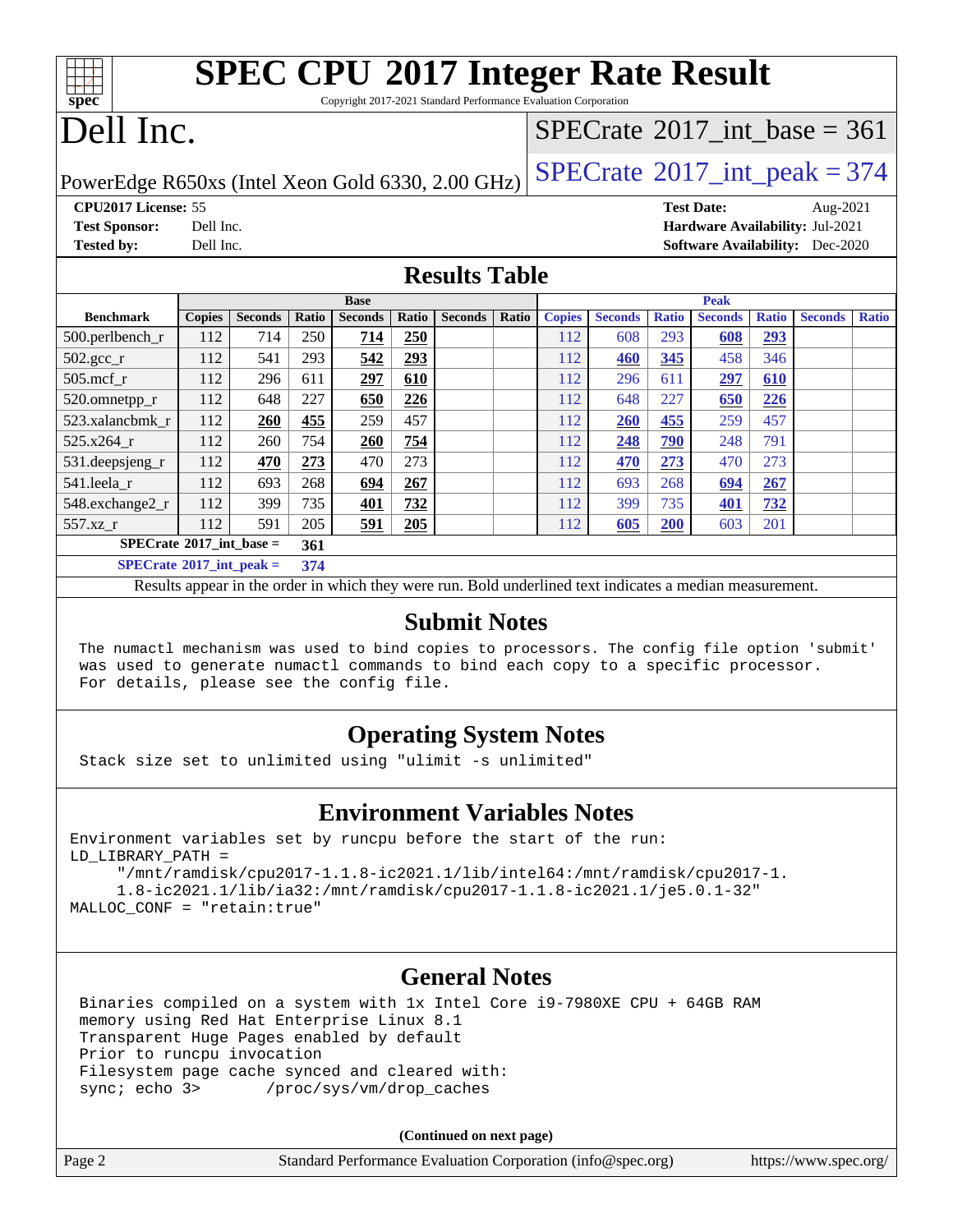| <b>SPEC CPU®2017 Integer Rate Result</b><br>spec<br>Copyright 2017-2021 Standard Performance Evaluation Corporation                                                                                                                                                                                                    |                                             |  |  |  |  |
|------------------------------------------------------------------------------------------------------------------------------------------------------------------------------------------------------------------------------------------------------------------------------------------------------------------------|---------------------------------------------|--|--|--|--|
| Dell Inc.                                                                                                                                                                                                                                                                                                              | $SPECTate$ <sup>®</sup> 2017 int base = 361 |  |  |  |  |
| PowerEdge R650xs (Intel Xeon Gold 6330, 2.00 GHz)                                                                                                                                                                                                                                                                      | $SPECrate^{\circ}2017\_int\_peak = 374$     |  |  |  |  |
| CPU2017 License: 55                                                                                                                                                                                                                                                                                                    | <b>Test Date:</b><br>Aug-2021               |  |  |  |  |
| <b>Test Sponsor:</b><br>Dell Inc.                                                                                                                                                                                                                                                                                      | Hardware Availability: Jul-2021             |  |  |  |  |
| <b>Tested by:</b><br>Dell Inc.                                                                                                                                                                                                                                                                                         | <b>Software Availability:</b> Dec-2020      |  |  |  |  |
| <b>General Notes (Continued)</b>                                                                                                                                                                                                                                                                                       |                                             |  |  |  |  |
| runcpu command invoked through numactl i.e.:<br>numactl --interleave=all runcpu <etc><br/>jemalloc, a general purpose malloc implementation<br/>built with the RedHat Enterprise 7.5, and the system compiler gcc 4.8.5<br/>sources available from jemalloc.net or https://github.com/jemalloc/jemalloc/releases</etc> |                                             |  |  |  |  |
| NA: The test sponsor attests, as of date of publication, that CVE-2017-5754 (Meltdown)<br>is mitigated in the system as tested and documented.<br>Yes: The test sponsor attests, as of date of publication, that CVE-2017-5753 (Spectre variant 1)<br>is mitigated in the system as tested and documented.             |                                             |  |  |  |  |
| Yes: The test sponsor attests, as of date of publication, that CVE-2017-5715 (Spectre variant 2)<br>is mitigated in the system as tested and documented.                                                                                                                                                               |                                             |  |  |  |  |
| Benchmark run from a 225 GB ramdisk created with the cmd: "mount -t tmpfs -o size=225G tmpfs /mnt/ramdisk"                                                                                                                                                                                                             |                                             |  |  |  |  |
| <b>Platform Notes</b><br>BIOS settings:                                                                                                                                                                                                                                                                                |                                             |  |  |  |  |
| Sub NUMA Cluster : 2-Way Clustering<br>Virtualization Technology : Disabled                                                                                                                                                                                                                                            |                                             |  |  |  |  |
| System Profile : Custom<br>CPU Power Management : Maximum Performance<br>$C1E$ : Disabled<br>C States : Autonomous                                                                                                                                                                                                     |                                             |  |  |  |  |
| Memory Patrol Scrub : Disabled<br>Energy Efficiency Policy : Performance<br>CPU Interconnect Bus Link                                                                                                                                                                                                                  |                                             |  |  |  |  |
| Power Management : Disabled<br>PCI ASPM L1 Link<br>Power Management : Disabled                                                                                                                                                                                                                                         |                                             |  |  |  |  |
| Sysinfo program /mnt/ramdisk/cpu2017-1.1.8-ic2021.1/bin/sysinfo<br>Rev: r6622 of 2021-04-07 982a61ec0915b55891ef0e16acafc64d<br>running on r650xs.1b86kd3.inside.dell.com Thu Aug 12 21:33:09 2021                                                                                                                     |                                             |  |  |  |  |
| SUT (System Under Test) info as seen by some common utilities.<br>For more information on this section, see<br>https://www.spec.org/cpu2017/Docs/config.html#sysinfo                                                                                                                                                   |                                             |  |  |  |  |
| From /proc/cpuinfo<br>model name : Intel(R) Xeon(R) Gold 6330 CPU @ 2.00GHz<br>2 "physical id"s (chips)<br>112 "processors"                                                                                                                                                                                            |                                             |  |  |  |  |
| cores, siblings (Caution: counting these is hw and system dependent. The following                                                                                                                                                                                                                                     |                                             |  |  |  |  |
| (Continued on next page)                                                                                                                                                                                                                                                                                               |                                             |  |  |  |  |
| Page 3<br>Standard Performance Evaluation Corporation (info@spec.org)                                                                                                                                                                                                                                                  | https://www.spec.org/                       |  |  |  |  |
|                                                                                                                                                                                                                                                                                                                        |                                             |  |  |  |  |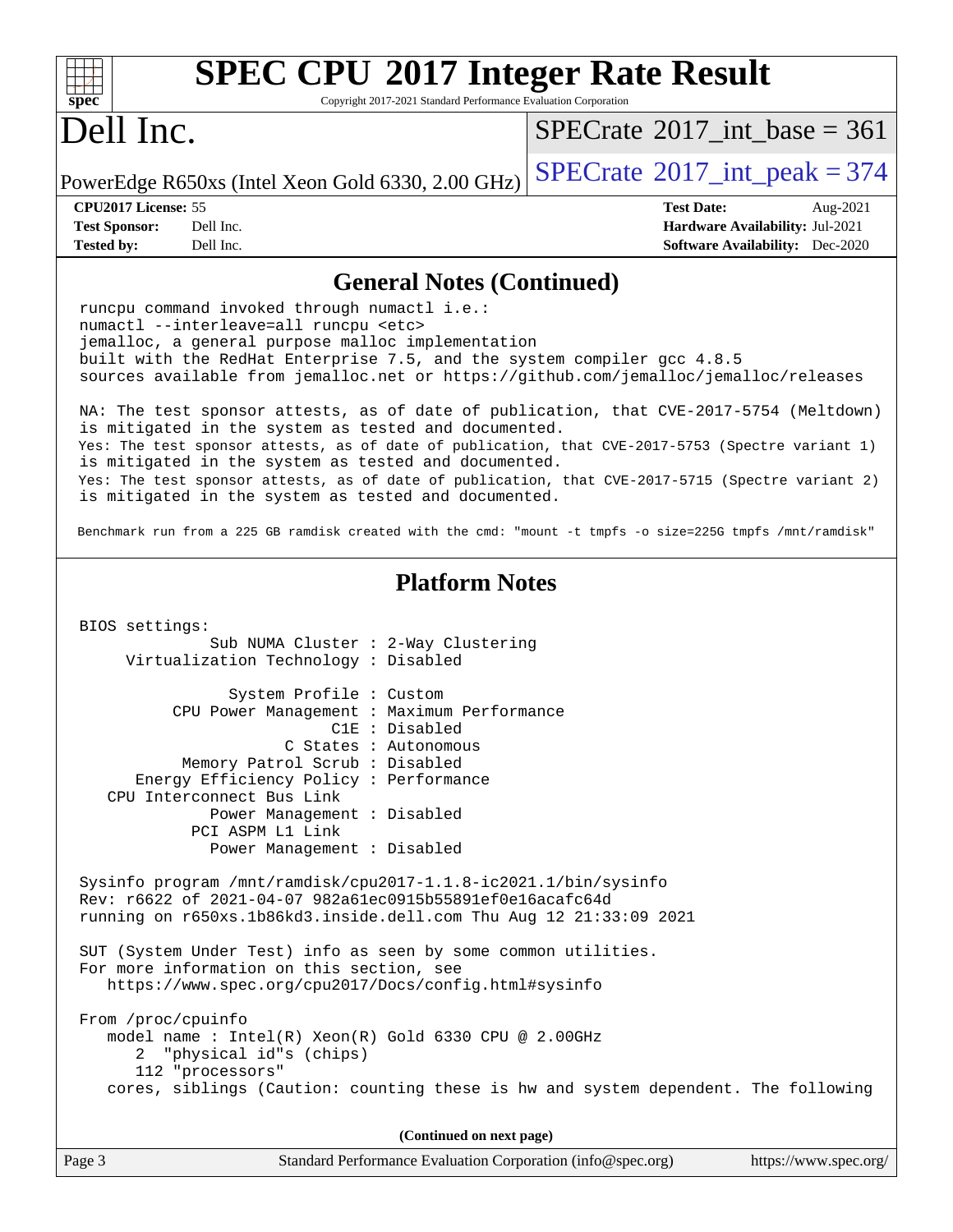| <b>SPEC CPU®2017 Integer Rate Result</b><br>Copyright 2017-2021 Standard Performance Evaluation Corporation<br>$Spec^*$                                                                                                                                                                                                                                                                                                                                                                                                                                                                                                                                                                                                                                                                                                                                                                                                                                                                                                                                                                                                                                                                                                                                                                                                                                                                                                                                                                                                                                                                                                                                                                                                                                                                                                                                                                                                                                                                                                                                                                                                     |                                                                                                            |
|-----------------------------------------------------------------------------------------------------------------------------------------------------------------------------------------------------------------------------------------------------------------------------------------------------------------------------------------------------------------------------------------------------------------------------------------------------------------------------------------------------------------------------------------------------------------------------------------------------------------------------------------------------------------------------------------------------------------------------------------------------------------------------------------------------------------------------------------------------------------------------------------------------------------------------------------------------------------------------------------------------------------------------------------------------------------------------------------------------------------------------------------------------------------------------------------------------------------------------------------------------------------------------------------------------------------------------------------------------------------------------------------------------------------------------------------------------------------------------------------------------------------------------------------------------------------------------------------------------------------------------------------------------------------------------------------------------------------------------------------------------------------------------------------------------------------------------------------------------------------------------------------------------------------------------------------------------------------------------------------------------------------------------------------------------------------------------------------------------------------------------|------------------------------------------------------------------------------------------------------------|
| Dell Inc.                                                                                                                                                                                                                                                                                                                                                                                                                                                                                                                                                                                                                                                                                                                                                                                                                                                                                                                                                                                                                                                                                                                                                                                                                                                                                                                                                                                                                                                                                                                                                                                                                                                                                                                                                                                                                                                                                                                                                                                                                                                                                                                   | $SPECTate$ <sup>®</sup> 2017_int_base = 361                                                                |
| PowerEdge R650xs (Intel Xeon Gold 6330, 2.00 GHz)                                                                                                                                                                                                                                                                                                                                                                                                                                                                                                                                                                                                                                                                                                                                                                                                                                                                                                                                                                                                                                                                                                                                                                                                                                                                                                                                                                                                                                                                                                                                                                                                                                                                                                                                                                                                                                                                                                                                                                                                                                                                           | $SPECrate$ <sup>®</sup> 2017_int_peak = 374                                                                |
| CPU2017 License: 55<br><b>Test Sponsor:</b><br>Dell Inc.<br><b>Tested by:</b><br>Dell Inc.                                                                                                                                                                                                                                                                                                                                                                                                                                                                                                                                                                                                                                                                                                                                                                                                                                                                                                                                                                                                                                                                                                                                                                                                                                                                                                                                                                                                                                                                                                                                                                                                                                                                                                                                                                                                                                                                                                                                                                                                                                  | <b>Test Date:</b><br>Aug-2021<br>Hardware Availability: Jul-2021<br><b>Software Availability:</b> Dec-2020 |
| <b>Platform Notes (Continued)</b>                                                                                                                                                                                                                                                                                                                                                                                                                                                                                                                                                                                                                                                                                                                                                                                                                                                                                                                                                                                                                                                                                                                                                                                                                                                                                                                                                                                                                                                                                                                                                                                                                                                                                                                                                                                                                                                                                                                                                                                                                                                                                           |                                                                                                            |
| excerpts from /proc/cpuinfo might not be reliable. Use with caution.)                                                                                                                                                                                                                                                                                                                                                                                                                                                                                                                                                                                                                                                                                                                                                                                                                                                                                                                                                                                                                                                                                                                                                                                                                                                                                                                                                                                                                                                                                                                                                                                                                                                                                                                                                                                                                                                                                                                                                                                                                                                       |                                                                                                            |
| cpu cores : 28<br>siblings : 56<br>physical 0: cores 0 1 2 3 10 11 12 13 14 15 16 17 18 19 20 21 22 23 24 25 26 27<br>physical 1: cores 0 1 2 3 10 11 12 13 14 15 16 17 18 19 20 21 22 23 24 25 26 27                                                                                                                                                                                                                                                                                                                                                                                                                                                                                                                                                                                                                                                                                                                                                                                                                                                                                                                                                                                                                                                                                                                                                                                                                                                                                                                                                                                                                                                                                                                                                                                                                                                                                                                                                                                                                                                                                                                       |                                                                                                            |
| From 1scpu from util-linux 2.32.1:<br>Architecture:<br>x86 64<br>$CPU$ op-mode( $s$ ):<br>$32$ -bit, $64$ -bit<br>Little Endian<br>Byte Order:<br>CPU(s):<br>112<br>On-line CPU(s) list: $0-111$<br>Thread(s) per core:<br>2<br>Core(s) per socket:<br>28<br>2<br>Socket(s):<br>NUMA $node(s):$<br>4<br>Vendor ID:<br>GenuineIntel<br>CPU family:<br>6<br>Model:<br>106<br>Model name:<br>$Intel(R) Xeon(R) Gold 6330 CPU @ 2.00GHz$<br>Stepping:<br>6<br>CPU MHz:<br>2599.853<br>4000.00<br>BogoMIPS:<br>Virtualization:<br>$VT - x$<br>L1d cache:<br>48K<br>Lli cache:<br>32K<br>L2 cache:<br>1280K<br>43008K<br>L3 cache:<br>NUMA node0 CPU(s):<br>0, 4, 8, 12, 16, 20, 24, 28, 32, 36, 40, 44, 48, 52, 56, 60, 64, 68, 72, 76, 80, 84, 88, 92, 96, 100, 104, 108<br>NUMA nodel CPU(s):<br>2, 6, 10, 14, 18, 22, 26, 30, 34, 38, 42, 46, 50, 54, 58, 62, 66, 70, 74, 78, 82, 86, 90, 94, 98, 102, 106, 110<br>NUMA node2 CPU(s):<br>1, 5, 9, 13, 17, 21, 25, 29, 33, 37, 41, 45, 49, 53, 57, 61, 65, 69, 73, 77, 81, 85, 89, 93, 97, 101, 105, 109<br>NUMA node3 CPU(s):<br>3, 7, 11, 15, 19, 23, 27, 31, 35, 39, 43, 47, 51, 55, 59, 63, 67, 71, 75, 79, 83, 87, 91, 95, 99, 103, 107, 111<br>Flags:<br>pat pse36 clflush dts acpi mmx fxsr sse sse2 ss ht tm pbe syscall nx pdpelgb rdtscp<br>lm constant_tsc art arch_perfmon pebs bts rep_good nopl xtopology nonstop_tsc cpuid<br>aperfmperf pni pclmulqdq dtes64 monitor ds_cpl vmx smx est tm2 ssse3 sdbg fma cx16<br>xtpr pdcm pcid dca sse4_1 sse4_2 x2apic movbe popcnt tsc_deadline_timer aes xsave<br>avx f16c rdrand lahf_lm abm 3dnowprefetch cpuid_fault epb cat_13 invpcid_single<br>intel_ppin ssbd mba ibrs ibpb stibp ibrs_enhanced fsgsbase tsc_adjust bmil hle avx2<br>smep bmi2 erms invpcid cqm rdt_a avx512f avx512dq rdseed adx smap avx512ifma<br>clflushopt clwb intel_pt avx512cd sha_ni avx512bw avx512vl xsaveopt xsavec xgetbvl<br>xsaves cqm_llc cqm_occup_llc cqm_mbm_total cqm_mbm_local split_lock_detect wbnoinvd<br>dtherm ida arat pln pts avx512vbmi umip pku ospke avx512_vbmi2 gfni vaes vpclmulqdq<br>(Continued on next page) | fpu vme de pse tsc msr pae mce cx8 apic sep mtrr pge mca cmov                                              |
| Standard Performance Evaluation Corporation (info@spec.org)<br>Page 4                                                                                                                                                                                                                                                                                                                                                                                                                                                                                                                                                                                                                                                                                                                                                                                                                                                                                                                                                                                                                                                                                                                                                                                                                                                                                                                                                                                                                                                                                                                                                                                                                                                                                                                                                                                                                                                                                                                                                                                                                                                       | https://www.spec.org/                                                                                      |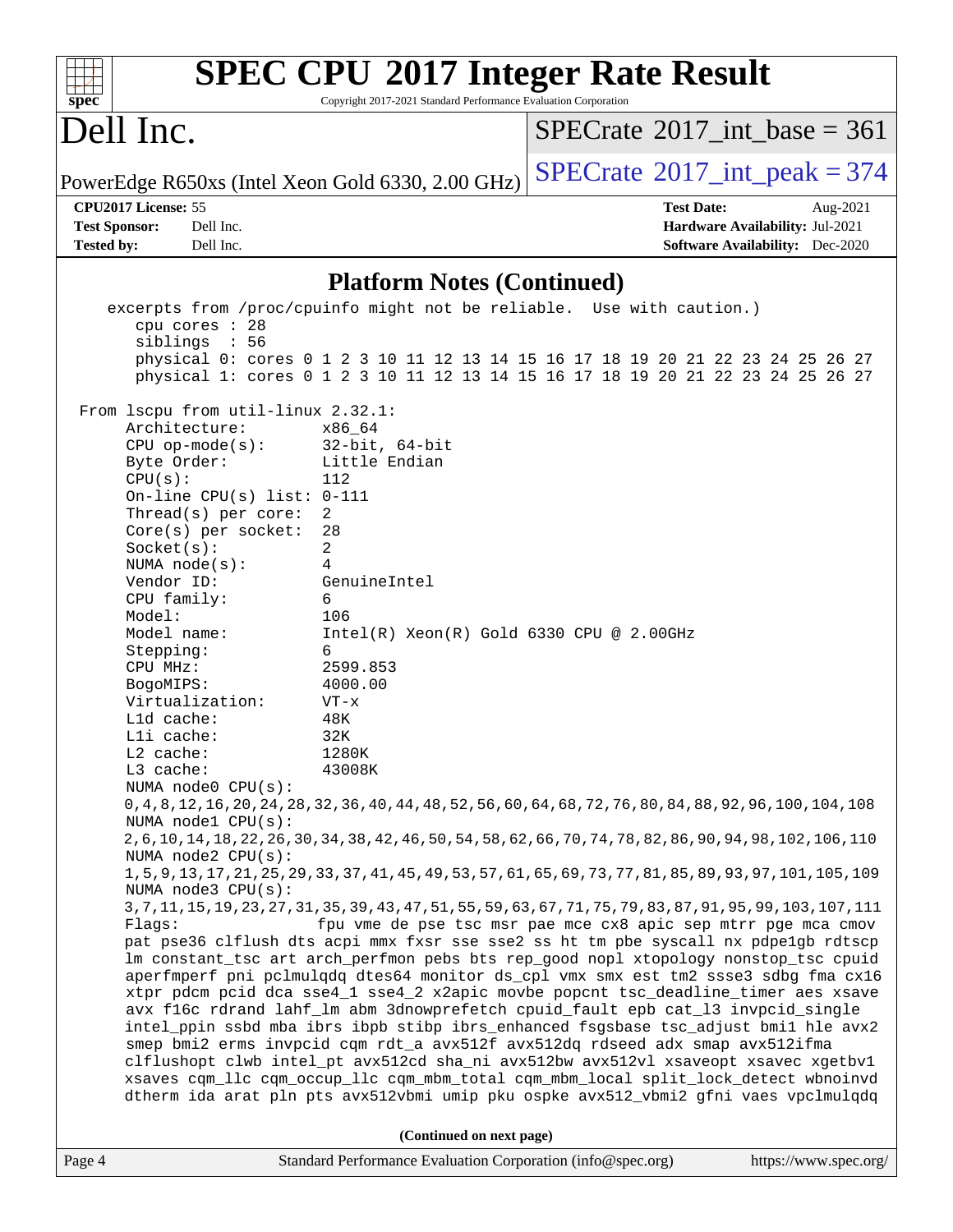#### **[SPEC CPU](http://www.spec.org/auto/cpu2017/Docs/result-fields.html#SPECCPU2017IntegerRateResult)[2017 Integer Rate Result](http://www.spec.org/auto/cpu2017/Docs/result-fields.html#SPECCPU2017IntegerRateResult)**  $+\ +$ **[spec](http://www.spec.org/)** Copyright 2017-2021 Standard Performance Evaluation Corporation Dell Inc.  $SPECTate$ <sup>®</sup>[2017\\_int\\_base =](http://www.spec.org/auto/cpu2017/Docs/result-fields.html#SPECrate2017intbase) 361 PowerEdge R650xs (Intel Xeon Gold 6330, 2.00 GHz)  $\left|$  [SPECrate](http://www.spec.org/auto/cpu2017/Docs/result-fields.html#SPECrate2017intpeak)<sup>®</sup>[2017\\_int\\_peak = 3](http://www.spec.org/auto/cpu2017/Docs/result-fields.html#SPECrate2017intpeak)74 **[CPU2017 License:](http://www.spec.org/auto/cpu2017/Docs/result-fields.html#CPU2017License)** 55 **[Test Date:](http://www.spec.org/auto/cpu2017/Docs/result-fields.html#TestDate)** Aug-2021 **[Test Sponsor:](http://www.spec.org/auto/cpu2017/Docs/result-fields.html#TestSponsor)** Dell Inc. **[Hardware Availability:](http://www.spec.org/auto/cpu2017/Docs/result-fields.html#HardwareAvailability)** Jul-2021 **[Tested by:](http://www.spec.org/auto/cpu2017/Docs/result-fields.html#Testedby)** Dell Inc. **[Software Availability:](http://www.spec.org/auto/cpu2017/Docs/result-fields.html#SoftwareAvailability)** Dec-2020 **[Platform Notes \(Continued\)](http://www.spec.org/auto/cpu2017/Docs/result-fields.html#PlatformNotes)** avx512\_vnni avx512\_bitalg tme avx512\_vpopcntdq la57 rdpid md\_clear pconfig flush\_l1d arch\_capabilities /proc/cpuinfo cache data cache size : 43008 KB From numactl --hardware WARNING: a numactl 'node' might or might not correspond to a physical chip. available: 4 nodes (0-3) node 0 cpus: 0 4 8 12 16 20 24 28 32 36 40 44 48 52 56 60 64 68 72 76 80 84 88 92 96 100 104 108 node 0 size: 124916 MB node 0 free: 127708 MB node 1 cpus: 2 6 10 14 18 22 26 30 34 38 42 46 50 54 58 62 66 70 74 78 82 86 90 94 98 102 106 110 node 1 size: 125811 MB node 1 free: 119573 MB node 2 cpus: 1 5 9 13 17 21 25 29 33 37 41 45 49 53 57 61 65 69 73 77 81 85 89 93 97 101 105 109 node 2 size: 125839 MB node 2 free: 128713 MB node 3 cpus: 3 7 11 15 19 23 27 31 35 39 43 47 51 55 59 63 67 71 75 79 83 87 91 95 99 103 107 111 node 3 size: 126683 MB node 3 free: 128760 MB node distances: node 0 1 2 3 0: 10 11 20 20 1: 11 10 20 20 2: 20 20 10 11 3: 20 20 11 10 From /proc/meminfo MemTotal: 527533096 kB HugePages\_Total: 0 Hugepagesize: 2048 kB /sbin/tuned-adm active Current active profile: throughput-performance From /etc/\*release\* /etc/\*version\* os-release: NAME="Red Hat Enterprise Linux" VERSION="8.3 (Ootpa)" ID="rhel" ID\_LIKE="fedora" VERSION\_ID="8.3" **(Continued on next page)**

Page 5 Standard Performance Evaluation Corporation [\(info@spec.org\)](mailto:info@spec.org) <https://www.spec.org/>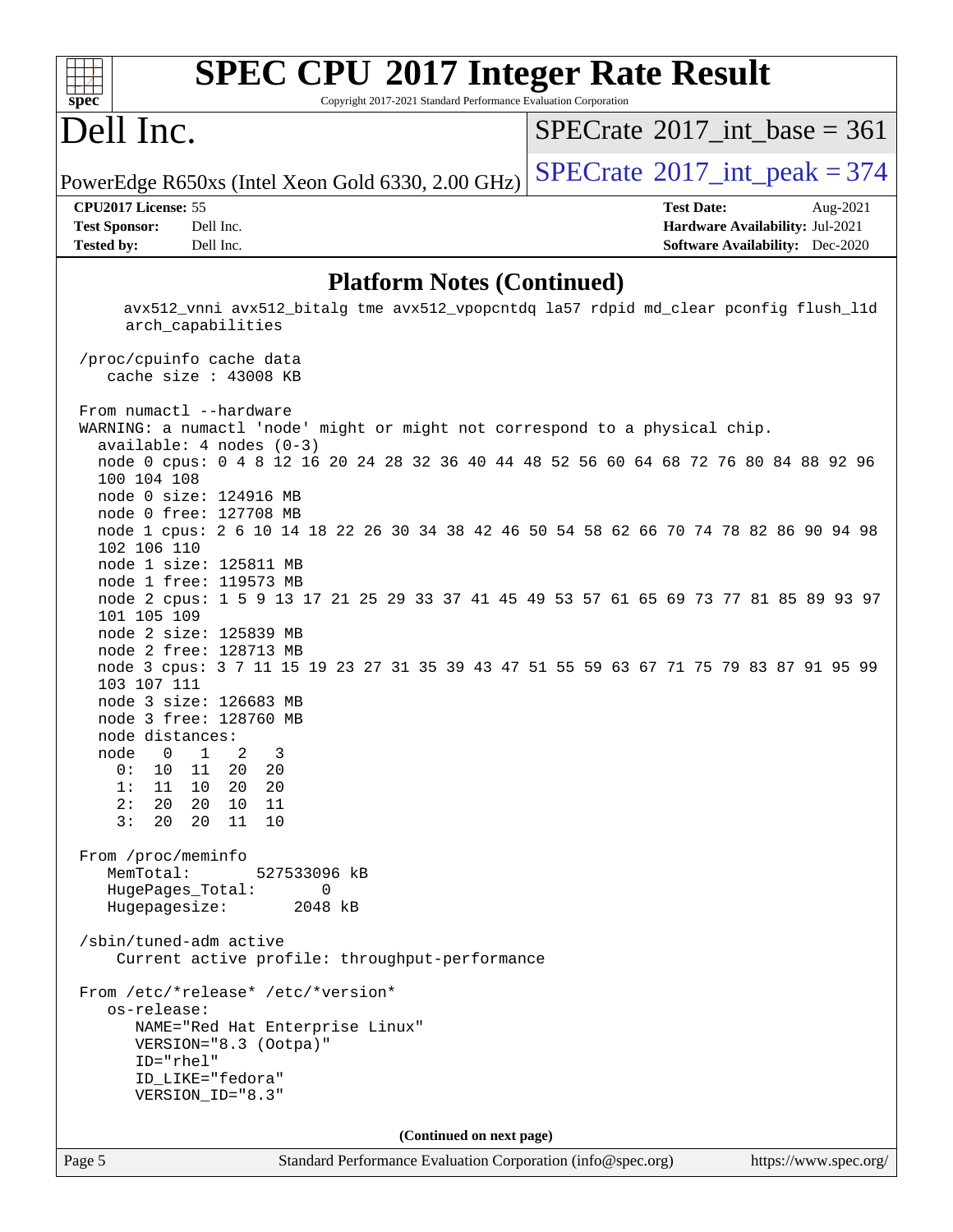| <b>SPEC CPU®2017 Integer Rate Result</b><br>Copyright 2017-2021 Standard Performance Evaluation Corporation<br>spec <sup>®</sup>                                                                                                                                                                                                                              |                                                                                                                                |  |  |  |  |
|---------------------------------------------------------------------------------------------------------------------------------------------------------------------------------------------------------------------------------------------------------------------------------------------------------------------------------------------------------------|--------------------------------------------------------------------------------------------------------------------------------|--|--|--|--|
| Dell Inc.                                                                                                                                                                                                                                                                                                                                                     | $SPECrate^{\circledast}2017$ int base = 361                                                                                    |  |  |  |  |
| PowerEdge R650xs (Intel Xeon Gold 6330, 2.00 GHz)                                                                                                                                                                                                                                                                                                             | $SPECTate$ <sup>®</sup> 2017_int_peak = 374                                                                                    |  |  |  |  |
| CPU2017 License: 55                                                                                                                                                                                                                                                                                                                                           | <b>Test Date:</b><br>Aug-2021                                                                                                  |  |  |  |  |
| Dell Inc.<br><b>Test Sponsor:</b><br><b>Tested by:</b><br>Dell Inc.                                                                                                                                                                                                                                                                                           | Hardware Availability: Jul-2021<br><b>Software Availability:</b> Dec-2020                                                      |  |  |  |  |
|                                                                                                                                                                                                                                                                                                                                                               |                                                                                                                                |  |  |  |  |
| <b>Platform Notes (Continued)</b>                                                                                                                                                                                                                                                                                                                             |                                                                                                                                |  |  |  |  |
| PLATFORM_ID="platform:el8"<br>PRETTY_NAME="Red Hat Enterprise Linux 8.3 (Ootpa)"<br>ANSI COLOR="0;31"                                                                                                                                                                                                                                                         |                                                                                                                                |  |  |  |  |
| redhat-release: Red Hat Enterprise Linux release 8.3 (Ootpa)<br>system-release: Red Hat Enterprise Linux release 8.3 (Ootpa)<br>system-release-cpe: cpe:/o:redhat:enterprise_linux:8.3:ga                                                                                                                                                                     |                                                                                                                                |  |  |  |  |
|                                                                                                                                                                                                                                                                                                                                                               |                                                                                                                                |  |  |  |  |
| $uname -a$ :<br>Linux r650xs.1b86kd3.inside.dell.com 4.18.0-240.el8.x86_64 #1 SMP Wed Sep 23 05:13:10<br>EDT 2020 x86_64 x86_64 x86_64 GNU/Linux                                                                                                                                                                                                              |                                                                                                                                |  |  |  |  |
| Kernel self-reported vulnerability status:                                                                                                                                                                                                                                                                                                                    |                                                                                                                                |  |  |  |  |
| CVE-2018-12207 (iTLB Multihit):<br>CVE-2018-3620 (L1 Terminal Fault):<br>Microarchitectural Data Sampling:<br>CVE-2017-5754 (Meltdown):<br>CVE-2018-3639 (Speculative Store Bypass):                                                                                                                                                                          | Not affected<br>Not affected<br>Not affected<br>Not affected<br>Mitigation: Speculative Store<br>Bypass disabled via prctl and |  |  |  |  |
| CVE-2017-5753 (Spectre variant 1):                                                                                                                                                                                                                                                                                                                            | seccomp<br>Mitigation: usercopy/swapgs<br>barriers and __user pointer<br>sanitization                                          |  |  |  |  |
| $CVE-2017-5715$ (Spectre variant 2):                                                                                                                                                                                                                                                                                                                          | Mitigation: Enhanced IBRS, IBPB:<br>conditional, RSB filling                                                                   |  |  |  |  |
| CVE-2020-0543 (Special Register Buffer Data Sampling): Not affected<br>CVE-2019-11135 (TSX Asynchronous Abort):<br>Not affected                                                                                                                                                                                                                               |                                                                                                                                |  |  |  |  |
| run-level 3 Aug 12 21:31                                                                                                                                                                                                                                                                                                                                      |                                                                                                                                |  |  |  |  |
| SPEC is set to: /mnt/ramdisk/cpu2017-1.1.8-ic2021.1<br>Size Used Avail Use% Mounted on<br>Filesystem<br>Type<br>225G 4.4G 221G<br>tmpfs<br>2% /mnt/ramdisk<br>tmpfs                                                                                                                                                                                           |                                                                                                                                |  |  |  |  |
| From /sys/devices/virtual/dmi/id<br>Vendor:<br>Dell Inc.<br>Product:<br>PowerEdge R650 xs<br>Product Family: PowerEdge                                                                                                                                                                                                                                        |                                                                                                                                |  |  |  |  |
| Serial:<br>1B86KD3                                                                                                                                                                                                                                                                                                                                            |                                                                                                                                |  |  |  |  |
| Additional information from dmidecode 3.2 follows. WARNING: Use caution when you<br>interpret this section. The 'dmidecode' program reads system data which is "intended to<br>allow hardware to be accurately determined", but the intent may not be met, as there are<br>frequent changes to hardware, firmware, and the "DMTF SMBIOS" standard.<br>Memory: |                                                                                                                                |  |  |  |  |
| 16x 00AD063200AD HMA84GR7DJR4N-XN 32 GB 2 rank 3200, configured at 2933                                                                                                                                                                                                                                                                                       |                                                                                                                                |  |  |  |  |
| (Continued on next page)                                                                                                                                                                                                                                                                                                                                      |                                                                                                                                |  |  |  |  |
| Page 6<br>Standard Performance Evaluation Corporation (info@spec.org)                                                                                                                                                                                                                                                                                         | https://www.spec.org/                                                                                                          |  |  |  |  |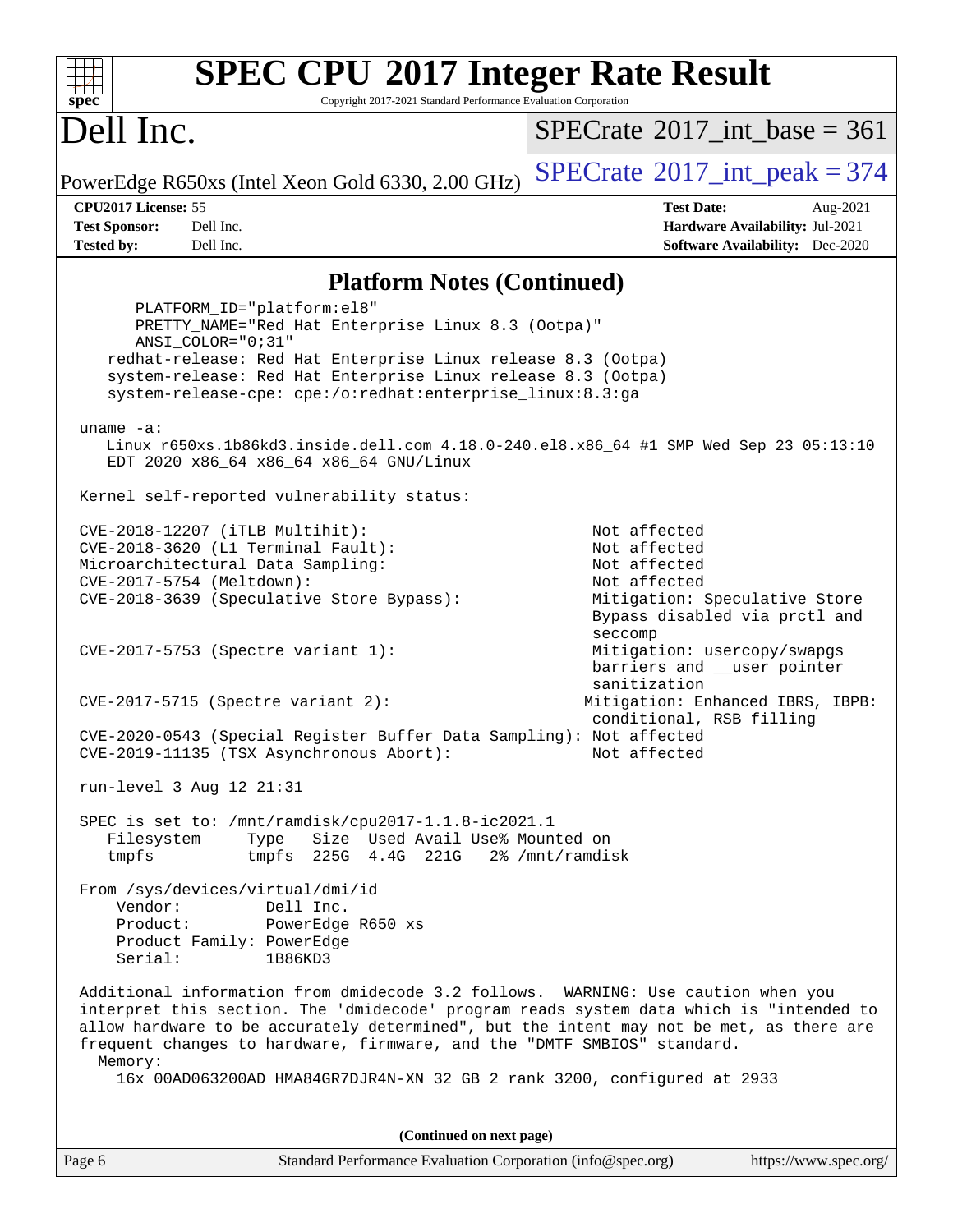#### $\pm$ **[spec](http://www.spec.org/)**

# **[SPEC CPU](http://www.spec.org/auto/cpu2017/Docs/result-fields.html#SPECCPU2017IntegerRateResult)[2017 Integer Rate Result](http://www.spec.org/auto/cpu2017/Docs/result-fields.html#SPECCPU2017IntegerRateResult)**

Copyright 2017-2021 Standard Performance Evaluation Corporation

# Dell Inc.

 $SPECTate$ <sup>®</sup>[2017\\_int\\_base =](http://www.spec.org/auto/cpu2017/Docs/result-fields.html#SPECrate2017intbase) 361

PowerEdge R650xs (Intel Xeon Gold 6330, 2.00 GHz)  $\left|$  [SPECrate](http://www.spec.org/auto/cpu2017/Docs/result-fields.html#SPECrate2017intpeak)<sup>®</sup>[2017\\_int\\_peak = 3](http://www.spec.org/auto/cpu2017/Docs/result-fields.html#SPECrate2017intpeak)74

**[Test Sponsor:](http://www.spec.org/auto/cpu2017/Docs/result-fields.html#TestSponsor)** Dell Inc. **[Hardware Availability:](http://www.spec.org/auto/cpu2017/Docs/result-fields.html#HardwareAvailability)** Jul-2021 **[Tested by:](http://www.spec.org/auto/cpu2017/Docs/result-fields.html#Testedby)** Dell Inc. **[Software Availability:](http://www.spec.org/auto/cpu2017/Docs/result-fields.html#SoftwareAvailability)** Dec-2020

**[CPU2017 License:](http://www.spec.org/auto/cpu2017/Docs/result-fields.html#CPU2017License)** 55 **[Test Date:](http://www.spec.org/auto/cpu2017/Docs/result-fields.html#TestDate)** Aug-2021

**[Platform Notes \(Continued\)](http://www.spec.org/auto/cpu2017/Docs/result-fields.html#PlatformNotes)**

BIOS:

 BIOS Vendor: Dell Inc. BIOS Version: 1.1.3 BIOS Date: 04/27/2021 BIOS Revision: 1.1

(End of data from sysinfo program)

### **[Compiler Version Notes](http://www.spec.org/auto/cpu2017/Docs/result-fields.html#CompilerVersionNotes)**

============================================================================== C | 500.perlbench\_r(peak) 557.xz\_r(peak) ------------------------------------------------------------------------------ Intel(R) C Intel(R) 64 Compiler Classic for applications running on Intel(R) 64, Version 2021.1 Build 20201112\_000000 Copyright (C) 1985-2020 Intel Corporation. All rights reserved. ------------------------------------------------------------------------------ ==============================================================================  $C \qquad \qquad \vert \; 502.\text{gcc\_r}(\text{peak})$ ------------------------------------------------------------------------------ Intel(R) oneAPI DPC++/C++ Compiler for applications running on IA-32, Version

 2021.1 Build 20201113 Copyright (C) 1985-2020 Intel Corporation. All rights reserved. ------------------------------------------------------------------------------

============================================================================== C | 500.perlbench\_r(base) 502.gcc\_r(base) 505.mcf\_r(base, peak) | 525.x264\_r(base, peak) 557.xz\_r(base)

------------------------------------------------------------------------------ Intel(R) oneAPI DPC++/C++ Compiler for applications running on Intel(R) 64, Version 2021.1 Build 20201113 Copyright (C) 1985-2020 Intel Corporation. All rights reserved.

------------------------------------------------------------------------------

============================================================================== C | 500.perlbench  $r(\text{peak})$  557.xz  $r(\text{peak})$ 

------------------------------------------------------------------------------ Intel(R) C Intel(R) 64 Compiler Classic for applications running on Intel(R) 64, Version 2021.1 Build 20201112\_000000

Copyright (C) 1985-2020 Intel Corporation. All rights reserved. ------------------------------------------------------------------------------

==============================================================================  $C \qquad | \quad 502.\text{gcc\_r}(\text{peak})$ 

**(Continued on next page)**

------------------------------------------------------------------------------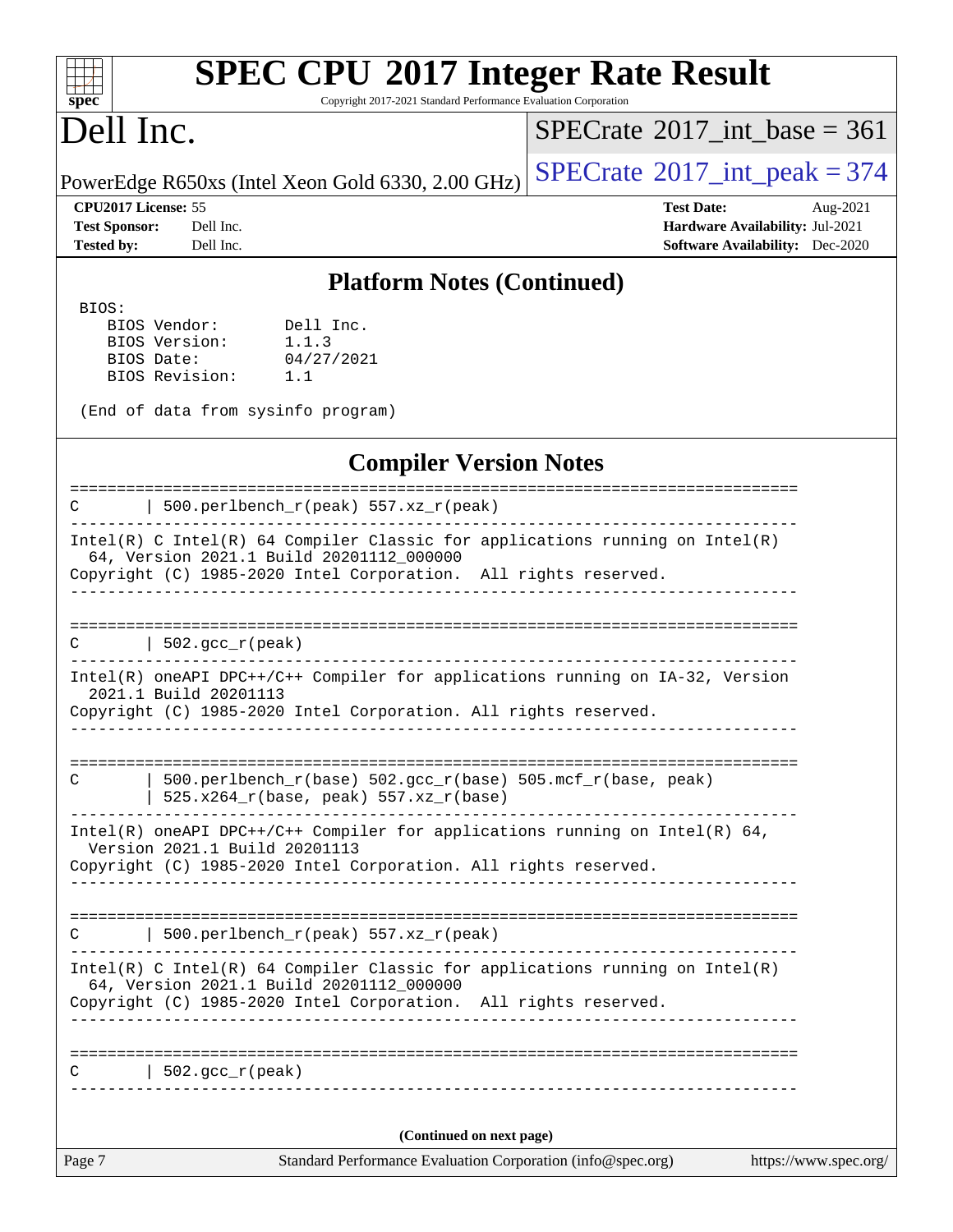| $spec^*$                                                         | <b>SPEC CPU®2017 Integer Rate Result</b><br>Copyright 2017-2021 Standard Performance Evaluation Corporation                                                                                   |                                                                                                |                       |
|------------------------------------------------------------------|-----------------------------------------------------------------------------------------------------------------------------------------------------------------------------------------------|------------------------------------------------------------------------------------------------|-----------------------|
| Dell Inc.                                                        |                                                                                                                                                                                               | $SPECrate^{\circledast}2017$ int base = 361                                                    |                       |
|                                                                  | PowerEdge R650xs (Intel Xeon Gold 6330, 2.00 GHz)                                                                                                                                             | $SPECrate$ <sup>®</sup> 2017_int_peak = 374                                                    |                       |
| CPU2017 License: 55<br><b>Test Sponsor:</b><br><b>Tested by:</b> | Dell Inc.<br>Dell Inc.                                                                                                                                                                        | <b>Test Date:</b><br>Hardware Availability: Jul-2021<br><b>Software Availability:</b> Dec-2020 | Aug-2021              |
|                                                                  | <b>Compiler Version Notes (Continued)</b>                                                                                                                                                     |                                                                                                |                       |
|                                                                  | Intel(R) oneAPI DPC++/C++ Compiler for applications running on IA-32, Version<br>2021.1 Build 20201113<br>Copyright (C) 1985-2020 Intel Corporation. All rights reserved.                     |                                                                                                |                       |
| C                                                                | 500.perlbench_r(base) 502.gcc_r(base) 505.mcf_r(base, peak)<br>525.x264_r(base, peak) 557.xz_r(base)                                                                                          |                                                                                                |                       |
|                                                                  | Intel(R) oneAPI DPC++/C++ Compiler for applications running on Intel(R) $64$ ,<br>Version 2021.1 Build 20201113<br>Copyright (C) 1985-2020 Intel Corporation. All rights reserved.            |                                                                                                |                       |
|                                                                  | $500.perlbench_r(peak) 557. xz_r(peak)$                                                                                                                                                       |                                                                                                |                       |
|                                                                  | $Intel(R)$ C Intel(R) 64 Compiler Classic for applications running on Intel(R)<br>64, Version 2021.1 Build 20201112_000000<br>Copyright (C) 1985-2020 Intel Corporation. All rights reserved. |                                                                                                |                       |
| C                                                                | $  502.\text{gcc_r(peak)}$                                                                                                                                                                    |                                                                                                |                       |
|                                                                  | Intel(R) oneAPI DPC++/C++ Compiler for applications running on IA-32, Version<br>2021.1 Build 20201113<br>Copyright (C) 1985-2020 Intel Corporation. All rights reserved.                     |                                                                                                |                       |
|                                                                  |                                                                                                                                                                                               |                                                                                                |                       |
| С                                                                | 500.perlbench_r(base) 502.gcc_r(base) 505.mcf_r(base, peak)<br>$525.x264_r(base, peak) 557.xz_r(base)$                                                                                        |                                                                                                |                       |
|                                                                  | Intel(R) oneAPI DPC++/C++ Compiler for applications running on Intel(R) $64$ ,<br>Version 2021.1 Build 20201113<br>Copyright (C) 1985-2020 Intel Corporation. All rights reserved.            |                                                                                                |                       |
| $C++$                                                            | 520.omnetpp_r(base, peak) 523.xalancbmk_r(base, peak)                                                                                                                                         |                                                                                                |                       |
|                                                                  | 531.deepsjeng_r(base, peak) 541.leela_r(base, peak)                                                                                                                                           |                                                                                                |                       |
|                                                                  | Intel(R) oneAPI DPC++/C++ Compiler for applications running on Intel(R) 64,<br>Version 2021.1 Build 20201113<br>Copyright (C) 1985-2020 Intel Corporation. All rights reserved.               |                                                                                                |                       |
|                                                                  | (Continued on next page)                                                                                                                                                                      |                                                                                                |                       |
| Page 8                                                           | Standard Performance Evaluation Corporation (info@spec.org)                                                                                                                                   |                                                                                                | https://www.spec.org/ |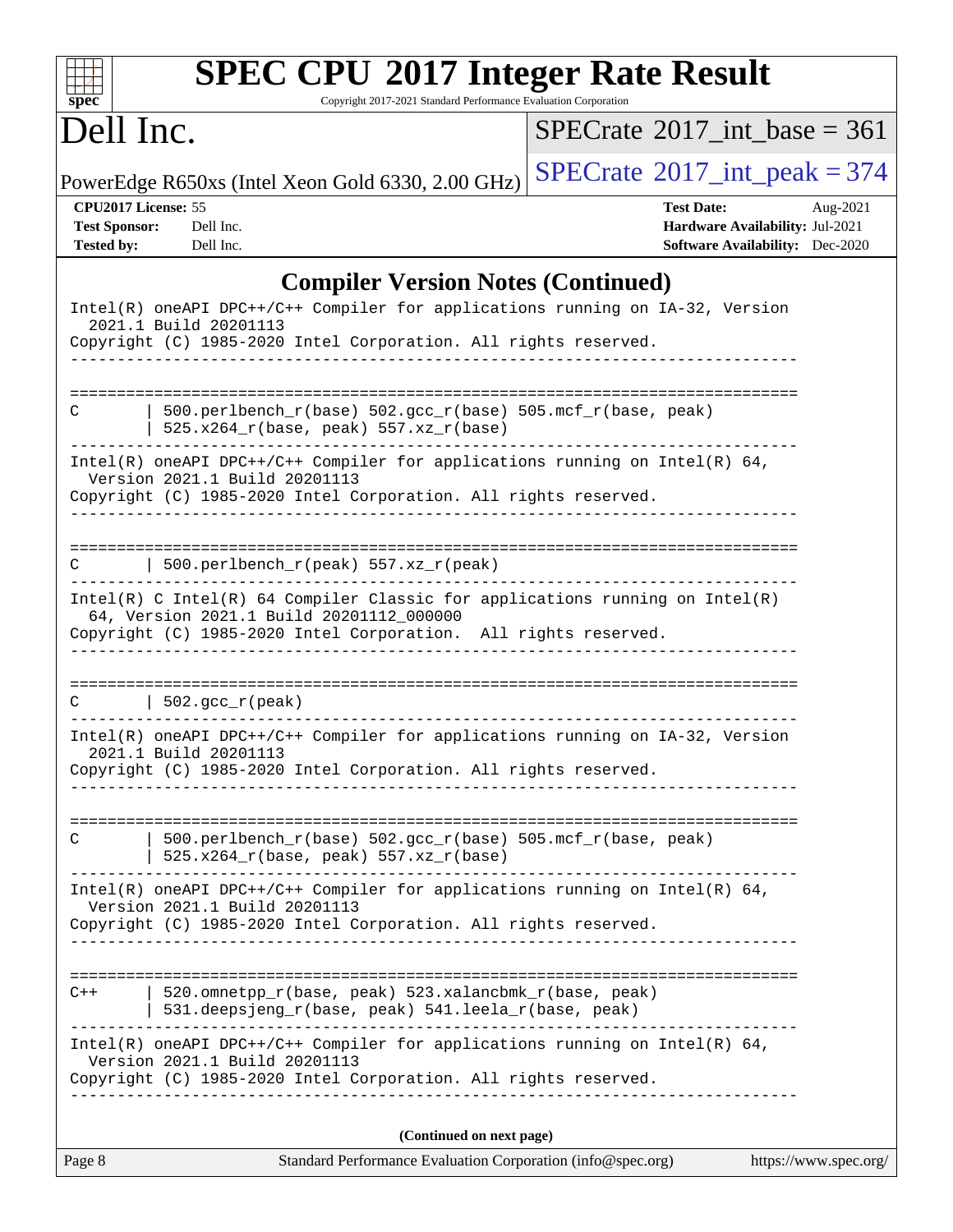

# **[SPEC CPU](http://www.spec.org/auto/cpu2017/Docs/result-fields.html#SPECCPU2017IntegerRateResult)[2017 Integer Rate Result](http://www.spec.org/auto/cpu2017/Docs/result-fields.html#SPECCPU2017IntegerRateResult)**

Copyright 2017-2021 Standard Performance Evaluation Corporation

# Dell Inc.

 $SPECTate$ <sup>®</sup>[2017\\_int\\_base =](http://www.spec.org/auto/cpu2017/Docs/result-fields.html#SPECrate2017intbase) 361

PowerEdge R650xs (Intel Xeon Gold 6330, 2.00 GHz)  $\left|$  [SPECrate](http://www.spec.org/auto/cpu2017/Docs/result-fields.html#SPECrate2017intpeak)<sup>®</sup>[2017\\_int\\_peak = 3](http://www.spec.org/auto/cpu2017/Docs/result-fields.html#SPECrate2017intpeak)74

**[CPU2017 License:](http://www.spec.org/auto/cpu2017/Docs/result-fields.html#CPU2017License)** 55 **[Test Date:](http://www.spec.org/auto/cpu2017/Docs/result-fields.html#TestDate)** Aug-2021 **[Test Sponsor:](http://www.spec.org/auto/cpu2017/Docs/result-fields.html#TestSponsor)** Dell Inc. **[Hardware Availability:](http://www.spec.org/auto/cpu2017/Docs/result-fields.html#HardwareAvailability)** Jul-2021 **[Tested by:](http://www.spec.org/auto/cpu2017/Docs/result-fields.html#Testedby)** Dell Inc. **[Software Availability:](http://www.spec.org/auto/cpu2017/Docs/result-fields.html#SoftwareAvailability)** Dec-2020

### **[Compiler Version Notes \(Continued\)](http://www.spec.org/auto/cpu2017/Docs/result-fields.html#CompilerVersionNotes)**

============================================================================== Fortran | 548.exchange2\_r(base, peak) ------------------------------------------------------------------------------ Intel(R) Fortran Intel(R) 64 Compiler Classic for applications running on Intel(R) 64, Version 2021.1 Build 20201112\_000000 Copyright (C) 1985-2020 Intel Corporation. All rights reserved.

------------------------------------------------------------------------------

## **[Base Compiler Invocation](http://www.spec.org/auto/cpu2017/Docs/result-fields.html#BaseCompilerInvocation)**

[C benchmarks](http://www.spec.org/auto/cpu2017/Docs/result-fields.html#Cbenchmarks): [icx](http://www.spec.org/cpu2017/results/res2021q3/cpu2017-20210827-28963.flags.html#user_CCbase_intel_icx_fe2d28d19ae2a5db7c42fe0f2a2aed77cb715edd4aeb23434404a8be6683fe239869bb6ca8154ca98265c2e3b9226a719a0efe2953a4a7018c379b7010ccf087)

[C++ benchmarks:](http://www.spec.org/auto/cpu2017/Docs/result-fields.html#CXXbenchmarks) [icpx](http://www.spec.org/cpu2017/results/res2021q3/cpu2017-20210827-28963.flags.html#user_CXXbase_intel_icpx_1e918ed14c436bf4b9b7c8bcdd51d4539fc71b3df010bd1e9f8732d9c34c2b2914e48204a846820f3c0ebb4095dea797a5c30b458ac0b6dffac65d78f781f5ca)

[Fortran benchmarks](http://www.spec.org/auto/cpu2017/Docs/result-fields.html#Fortranbenchmarks): [ifort](http://www.spec.org/cpu2017/results/res2021q3/cpu2017-20210827-28963.flags.html#user_FCbase_intel_ifort_8111460550e3ca792625aed983ce982f94888b8b503583aa7ba2b8303487b4d8a21a13e7191a45c5fd58ff318f48f9492884d4413fa793fd88dd292cad7027ca)

## **[Base Portability Flags](http://www.spec.org/auto/cpu2017/Docs/result-fields.html#BasePortabilityFlags)**

 500.perlbench\_r: [-DSPEC\\_LP64](http://www.spec.org/cpu2017/results/res2021q3/cpu2017-20210827-28963.flags.html#b500.perlbench_r_basePORTABILITY_DSPEC_LP64) [-DSPEC\\_LINUX\\_X64](http://www.spec.org/cpu2017/results/res2021q3/cpu2017-20210827-28963.flags.html#b500.perlbench_r_baseCPORTABILITY_DSPEC_LINUX_X64) 502.gcc\_r: [-DSPEC\\_LP64](http://www.spec.org/cpu2017/results/res2021q3/cpu2017-20210827-28963.flags.html#suite_basePORTABILITY502_gcc_r_DSPEC_LP64) 505.mcf\_r: [-DSPEC\\_LP64](http://www.spec.org/cpu2017/results/res2021q3/cpu2017-20210827-28963.flags.html#suite_basePORTABILITY505_mcf_r_DSPEC_LP64) 520.omnetpp\_r: [-DSPEC\\_LP64](http://www.spec.org/cpu2017/results/res2021q3/cpu2017-20210827-28963.flags.html#suite_basePORTABILITY520_omnetpp_r_DSPEC_LP64) 523.xalancbmk\_r: [-DSPEC\\_LP64](http://www.spec.org/cpu2017/results/res2021q3/cpu2017-20210827-28963.flags.html#suite_basePORTABILITY523_xalancbmk_r_DSPEC_LP64) [-DSPEC\\_LINUX](http://www.spec.org/cpu2017/results/res2021q3/cpu2017-20210827-28963.flags.html#b523.xalancbmk_r_baseCXXPORTABILITY_DSPEC_LINUX) 525.x264\_r: [-DSPEC\\_LP64](http://www.spec.org/cpu2017/results/res2021q3/cpu2017-20210827-28963.flags.html#suite_basePORTABILITY525_x264_r_DSPEC_LP64) 531.deepsjeng\_r: [-DSPEC\\_LP64](http://www.spec.org/cpu2017/results/res2021q3/cpu2017-20210827-28963.flags.html#suite_basePORTABILITY531_deepsjeng_r_DSPEC_LP64) 541.leela\_r: [-DSPEC\\_LP64](http://www.spec.org/cpu2017/results/res2021q3/cpu2017-20210827-28963.flags.html#suite_basePORTABILITY541_leela_r_DSPEC_LP64) 548.exchange2\_r: [-DSPEC\\_LP64](http://www.spec.org/cpu2017/results/res2021q3/cpu2017-20210827-28963.flags.html#suite_basePORTABILITY548_exchange2_r_DSPEC_LP64) 557.xz\_r: [-DSPEC\\_LP64](http://www.spec.org/cpu2017/results/res2021q3/cpu2017-20210827-28963.flags.html#suite_basePORTABILITY557_xz_r_DSPEC_LP64)

## **[Base Optimization Flags](http://www.spec.org/auto/cpu2017/Docs/result-fields.html#BaseOptimizationFlags)**

[C benchmarks](http://www.spec.org/auto/cpu2017/Docs/result-fields.html#Cbenchmarks):

```
-w -std=c11 -m64 -Wl,-z,muldefs -xCORE-AVX512 -O3 -ffast-math
-flto -mfpmath=sse -funroll-loops -qopt-mem-layout-trans=4
-mbranches-within-32B-boundaries
-L/opt/intel/oneapi/compiler/2021.1.1/linux/compiler/lib/intel64_lin
-lqkmalloc
```
**(Continued on next page)**

| Page 9 | Standard Performance Evaluation Corporation (info@spec.org) | https://www.spec.org/ |
|--------|-------------------------------------------------------------|-----------------------|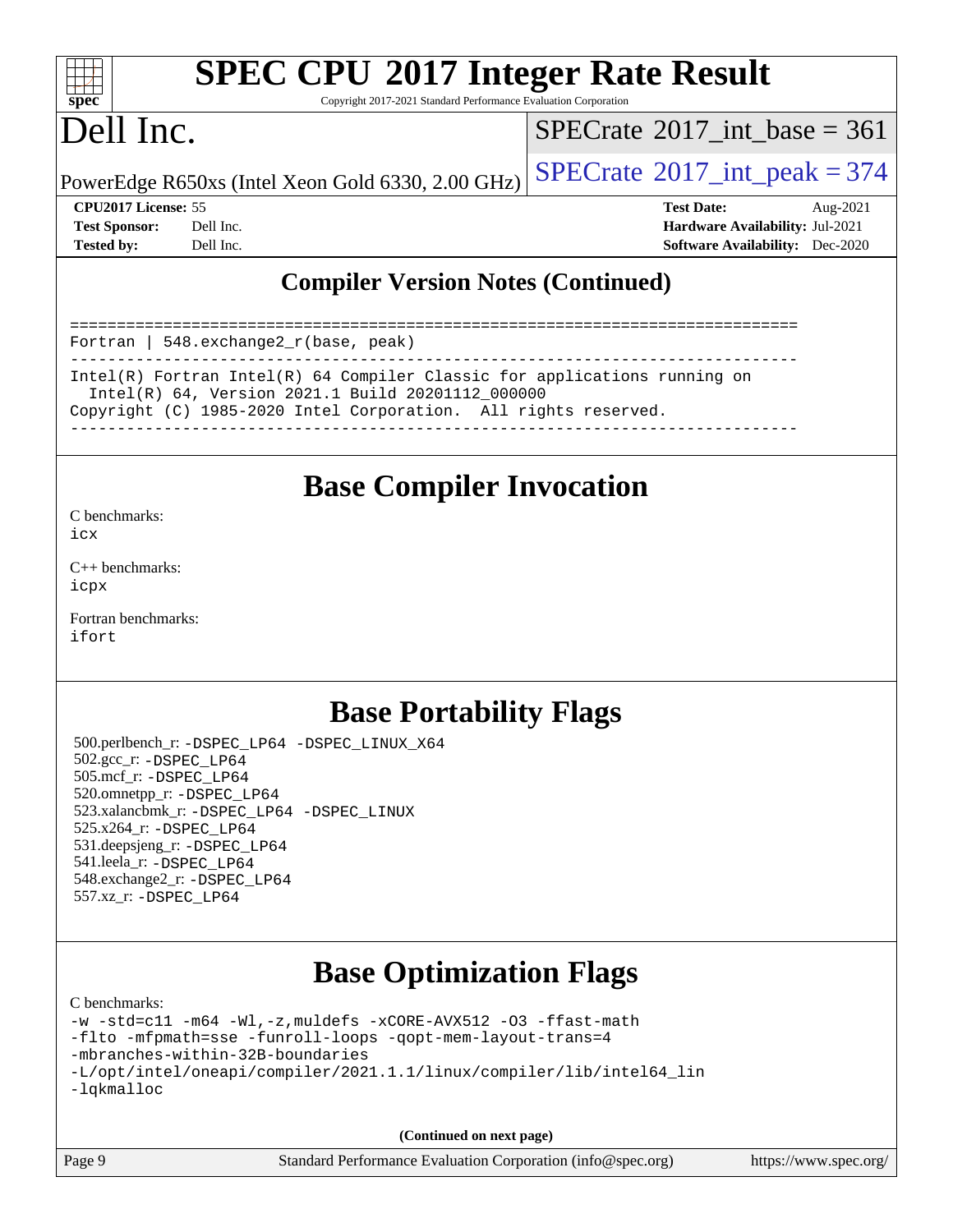

# **[SPEC CPU](http://www.spec.org/auto/cpu2017/Docs/result-fields.html#SPECCPU2017IntegerRateResult)[2017 Integer Rate Result](http://www.spec.org/auto/cpu2017/Docs/result-fields.html#SPECCPU2017IntegerRateResult)**

Copyright 2017-2021 Standard Performance Evaluation Corporation

# Dell Inc.

 $SPECTate$ <sup>®</sup>[2017\\_int\\_base =](http://www.spec.org/auto/cpu2017/Docs/result-fields.html#SPECrate2017intbase) 361

PowerEdge R650xs (Intel Xeon Gold 6330, 2.00 GHz)  $\left|$  [SPECrate](http://www.spec.org/auto/cpu2017/Docs/result-fields.html#SPECrate2017intpeak)<sup>®</sup>[2017\\_int\\_peak = 3](http://www.spec.org/auto/cpu2017/Docs/result-fields.html#SPECrate2017intpeak)74

**[CPU2017 License:](http://www.spec.org/auto/cpu2017/Docs/result-fields.html#CPU2017License)** 55 **[Test Date:](http://www.spec.org/auto/cpu2017/Docs/result-fields.html#TestDate)** Aug-2021 **[Test Sponsor:](http://www.spec.org/auto/cpu2017/Docs/result-fields.html#TestSponsor)** Dell Inc. **[Hardware Availability:](http://www.spec.org/auto/cpu2017/Docs/result-fields.html#HardwareAvailability)** Jul-2021 **[Tested by:](http://www.spec.org/auto/cpu2017/Docs/result-fields.html#Testedby)** Dell Inc. **[Software Availability:](http://www.spec.org/auto/cpu2017/Docs/result-fields.html#SoftwareAvailability)** Dec-2020

# **[Base Optimization Flags \(Continued\)](http://www.spec.org/auto/cpu2017/Docs/result-fields.html#BaseOptimizationFlags)**

[C++ benchmarks:](http://www.spec.org/auto/cpu2017/Docs/result-fields.html#CXXbenchmarks)

[-w](http://www.spec.org/cpu2017/results/res2021q3/cpu2017-20210827-28963.flags.html#user_CXXbase_supress_warning_66fb2c4e5c1dd10f38bdd29623979399e5ae75ae6e5453792d82ef66afed381df4a8602f92cac8d2ea0fffa7b93b4b1ccb9ecad4af01c9b2fe338b2082ae3859) [-m64](http://www.spec.org/cpu2017/results/res2021q3/cpu2017-20210827-28963.flags.html#user_CXXbase_m64-icc) [-Wl,-z,muldefs](http://www.spec.org/cpu2017/results/res2021q3/cpu2017-20210827-28963.flags.html#user_CXXbase_link_force_multiple1_b4cbdb97b34bdee9ceefcfe54f4c8ea74255f0b02a4b23e853cdb0e18eb4525ac79b5a88067c842dd0ee6996c24547a27a4b99331201badda8798ef8a743f577) [-xCORE-AVX512](http://www.spec.org/cpu2017/results/res2021q3/cpu2017-20210827-28963.flags.html#user_CXXbase_f-xCORE-AVX512) [-O3](http://www.spec.org/cpu2017/results/res2021q3/cpu2017-20210827-28963.flags.html#user_CXXbase_f-O3) [-ffast-math](http://www.spec.org/cpu2017/results/res2021q3/cpu2017-20210827-28963.flags.html#user_CXXbase_f-ffast-math) [-flto](http://www.spec.org/cpu2017/results/res2021q3/cpu2017-20210827-28963.flags.html#user_CXXbase_f-flto) [-mfpmath=sse](http://www.spec.org/cpu2017/results/res2021q3/cpu2017-20210827-28963.flags.html#user_CXXbase_f-mfpmath_70eb8fac26bde974f8ab713bc9086c5621c0b8d2f6c86f38af0bd7062540daf19db5f3a066d8c6684be05d84c9b6322eb3b5be6619d967835195b93d6c02afa1) [-funroll-loops](http://www.spec.org/cpu2017/results/res2021q3/cpu2017-20210827-28963.flags.html#user_CXXbase_f-funroll-loops) [-qopt-mem-layout-trans=4](http://www.spec.org/cpu2017/results/res2021q3/cpu2017-20210827-28963.flags.html#user_CXXbase_f-qopt-mem-layout-trans_fa39e755916c150a61361b7846f310bcdf6f04e385ef281cadf3647acec3f0ae266d1a1d22d972a7087a248fd4e6ca390a3634700869573d231a252c784941a8) [-mbranches-within-32B-boundaries](http://www.spec.org/cpu2017/results/res2021q3/cpu2017-20210827-28963.flags.html#user_CXXbase_f-mbranches-within-32B-boundaries) [-L/opt/intel/oneapi/compiler/2021.1.1/linux/compiler/lib/intel64\\_lin](http://www.spec.org/cpu2017/results/res2021q3/cpu2017-20210827-28963.flags.html#user_CXXbase_linkpath_f3ac96bc44eb3356c66274e76f12ce7989555e6431aa425d8bf37251b5a0a8e4f20d385a762420f3e0cdf627bb737484454017ddfa67f55a42ce17058c8be12d) [-lqkmalloc](http://www.spec.org/cpu2017/results/res2021q3/cpu2017-20210827-28963.flags.html#user_CXXbase_qkmalloc_link_lib_79a818439969f771c6bc311cfd333c00fc099dad35c030f5aab9dda831713d2015205805422f83de8875488a2991c0a156aaa600e1f9138f8fc37004abc96dc5)

[Fortran benchmarks](http://www.spec.org/auto/cpu2017/Docs/result-fields.html#Fortranbenchmarks):

[-w](http://www.spec.org/cpu2017/results/res2021q3/cpu2017-20210827-28963.flags.html#user_FCbase_supress_warning_66fb2c4e5c1dd10f38bdd29623979399e5ae75ae6e5453792d82ef66afed381df4a8602f92cac8d2ea0fffa7b93b4b1ccb9ecad4af01c9b2fe338b2082ae3859) [-m64](http://www.spec.org/cpu2017/results/res2021q3/cpu2017-20210827-28963.flags.html#user_FCbase_m64-icc) [-Wl,-z,muldefs](http://www.spec.org/cpu2017/results/res2021q3/cpu2017-20210827-28963.flags.html#user_FCbase_link_force_multiple1_b4cbdb97b34bdee9ceefcfe54f4c8ea74255f0b02a4b23e853cdb0e18eb4525ac79b5a88067c842dd0ee6996c24547a27a4b99331201badda8798ef8a743f577) [-xCORE-AVX512](http://www.spec.org/cpu2017/results/res2021q3/cpu2017-20210827-28963.flags.html#user_FCbase_f-xCORE-AVX512) [-O3](http://www.spec.org/cpu2017/results/res2021q3/cpu2017-20210827-28963.flags.html#user_FCbase_f-O3) [-ipo](http://www.spec.org/cpu2017/results/res2021q3/cpu2017-20210827-28963.flags.html#user_FCbase_f-ipo) [-no-prec-div](http://www.spec.org/cpu2017/results/res2021q3/cpu2017-20210827-28963.flags.html#user_FCbase_f-no-prec-div) [-qopt-mem-layout-trans=4](http://www.spec.org/cpu2017/results/res2021q3/cpu2017-20210827-28963.flags.html#user_FCbase_f-qopt-mem-layout-trans_fa39e755916c150a61361b7846f310bcdf6f04e385ef281cadf3647acec3f0ae266d1a1d22d972a7087a248fd4e6ca390a3634700869573d231a252c784941a8) [-nostandard-realloc-lhs](http://www.spec.org/cpu2017/results/res2021q3/cpu2017-20210827-28963.flags.html#user_FCbase_f_2003_std_realloc_82b4557e90729c0f113870c07e44d33d6f5a304b4f63d4c15d2d0f1fab99f5daaed73bdb9275d9ae411527f28b936061aa8b9c8f2d63842963b95c9dd6426b8a) [-align array32byte](http://www.spec.org/cpu2017/results/res2021q3/cpu2017-20210827-28963.flags.html#user_FCbase_align_array32byte_b982fe038af199962ba9a80c053b8342c548c85b40b8e86eb3cc33dee0d7986a4af373ac2d51c3f7cf710a18d62fdce2948f201cd044323541f22fc0fffc51b6) [-auto](http://www.spec.org/cpu2017/results/res2021q3/cpu2017-20210827-28963.flags.html#user_FCbase_f-auto) [-mbranches-within-32B-boundaries](http://www.spec.org/cpu2017/results/res2021q3/cpu2017-20210827-28963.flags.html#user_FCbase_f-mbranches-within-32B-boundaries) [-L/opt/intel/oneapi/compiler/2021.1.1/linux/compiler/lib/intel64\\_lin](http://www.spec.org/cpu2017/results/res2021q3/cpu2017-20210827-28963.flags.html#user_FCbase_linkpath_f3ac96bc44eb3356c66274e76f12ce7989555e6431aa425d8bf37251b5a0a8e4f20d385a762420f3e0cdf627bb737484454017ddfa67f55a42ce17058c8be12d) [-lqkmalloc](http://www.spec.org/cpu2017/results/res2021q3/cpu2017-20210827-28963.flags.html#user_FCbase_qkmalloc_link_lib_79a818439969f771c6bc311cfd333c00fc099dad35c030f5aab9dda831713d2015205805422f83de8875488a2991c0a156aaa600e1f9138f8fc37004abc96dc5)

# **[Peak Compiler Invocation](http://www.spec.org/auto/cpu2017/Docs/result-fields.html#PeakCompilerInvocation)**

[C benchmarks \(except as noted below\)](http://www.spec.org/auto/cpu2017/Docs/result-fields.html#Cbenchmarksexceptasnotedbelow): [icx](http://www.spec.org/cpu2017/results/res2021q3/cpu2017-20210827-28963.flags.html#user_CCpeak_intel_icx_fe2d28d19ae2a5db7c42fe0f2a2aed77cb715edd4aeb23434404a8be6683fe239869bb6ca8154ca98265c2e3b9226a719a0efe2953a4a7018c379b7010ccf087)

500.perlbench\_r: [icc](http://www.spec.org/cpu2017/results/res2021q3/cpu2017-20210827-28963.flags.html#user_peakCCLD500_perlbench_r_intel_icc_66fc1ee009f7361af1fbd72ca7dcefbb700085f36577c54f309893dd4ec40d12360134090235512931783d35fd58c0460139e722d5067c5574d8eaf2b3e37e92)

557.xz\_r: [icc](http://www.spec.org/cpu2017/results/res2021q3/cpu2017-20210827-28963.flags.html#user_peakCCLD557_xz_r_intel_icc_66fc1ee009f7361af1fbd72ca7dcefbb700085f36577c54f309893dd4ec40d12360134090235512931783d35fd58c0460139e722d5067c5574d8eaf2b3e37e92)

[C++ benchmarks:](http://www.spec.org/auto/cpu2017/Docs/result-fields.html#CXXbenchmarks) [icpx](http://www.spec.org/cpu2017/results/res2021q3/cpu2017-20210827-28963.flags.html#user_CXXpeak_intel_icpx_1e918ed14c436bf4b9b7c8bcdd51d4539fc71b3df010bd1e9f8732d9c34c2b2914e48204a846820f3c0ebb4095dea797a5c30b458ac0b6dffac65d78f781f5ca)

[Fortran benchmarks](http://www.spec.org/auto/cpu2017/Docs/result-fields.html#Fortranbenchmarks): [ifort](http://www.spec.org/cpu2017/results/res2021q3/cpu2017-20210827-28963.flags.html#user_FCpeak_intel_ifort_8111460550e3ca792625aed983ce982f94888b8b503583aa7ba2b8303487b4d8a21a13e7191a45c5fd58ff318f48f9492884d4413fa793fd88dd292cad7027ca)

## **[Peak Portability Flags](http://www.spec.org/auto/cpu2017/Docs/result-fields.html#PeakPortabilityFlags)**

 500.perlbench\_r: [-DSPEC\\_LP64](http://www.spec.org/cpu2017/results/res2021q3/cpu2017-20210827-28963.flags.html#b500.perlbench_r_peakPORTABILITY_DSPEC_LP64) [-DSPEC\\_LINUX\\_X64](http://www.spec.org/cpu2017/results/res2021q3/cpu2017-20210827-28963.flags.html#b500.perlbench_r_peakCPORTABILITY_DSPEC_LINUX_X64) 502.gcc\_r: [-D\\_FILE\\_OFFSET\\_BITS=64](http://www.spec.org/cpu2017/results/res2021q3/cpu2017-20210827-28963.flags.html#user_peakPORTABILITY502_gcc_r_file_offset_bits_64_5ae949a99b284ddf4e95728d47cb0843d81b2eb0e18bdfe74bbf0f61d0b064f4bda2f10ea5eb90e1dcab0e84dbc592acfc5018bc955c18609f94ddb8d550002c) 505.mcf\_r: [-DSPEC\\_LP64](http://www.spec.org/cpu2017/results/res2021q3/cpu2017-20210827-28963.flags.html#suite_peakPORTABILITY505_mcf_r_DSPEC_LP64) 520.omnetpp\_r: [-DSPEC\\_LP64](http://www.spec.org/cpu2017/results/res2021q3/cpu2017-20210827-28963.flags.html#suite_peakPORTABILITY520_omnetpp_r_DSPEC_LP64) 523.xalancbmk\_r: [-DSPEC\\_LP64](http://www.spec.org/cpu2017/results/res2021q3/cpu2017-20210827-28963.flags.html#suite_peakPORTABILITY523_xalancbmk_r_DSPEC_LP64) [-DSPEC\\_LINUX](http://www.spec.org/cpu2017/results/res2021q3/cpu2017-20210827-28963.flags.html#b523.xalancbmk_r_peakCXXPORTABILITY_DSPEC_LINUX) 525.x264\_r: [-DSPEC\\_LP64](http://www.spec.org/cpu2017/results/res2021q3/cpu2017-20210827-28963.flags.html#suite_peakPORTABILITY525_x264_r_DSPEC_LP64) 531.deepsjeng\_r: [-DSPEC\\_LP64](http://www.spec.org/cpu2017/results/res2021q3/cpu2017-20210827-28963.flags.html#suite_peakPORTABILITY531_deepsjeng_r_DSPEC_LP64) 541.leela\_r: [-DSPEC\\_LP64](http://www.spec.org/cpu2017/results/res2021q3/cpu2017-20210827-28963.flags.html#suite_peakPORTABILITY541_leela_r_DSPEC_LP64)

**(Continued on next page)**

Page 10 Standard Performance Evaluation Corporation [\(info@spec.org\)](mailto:info@spec.org) <https://www.spec.org/>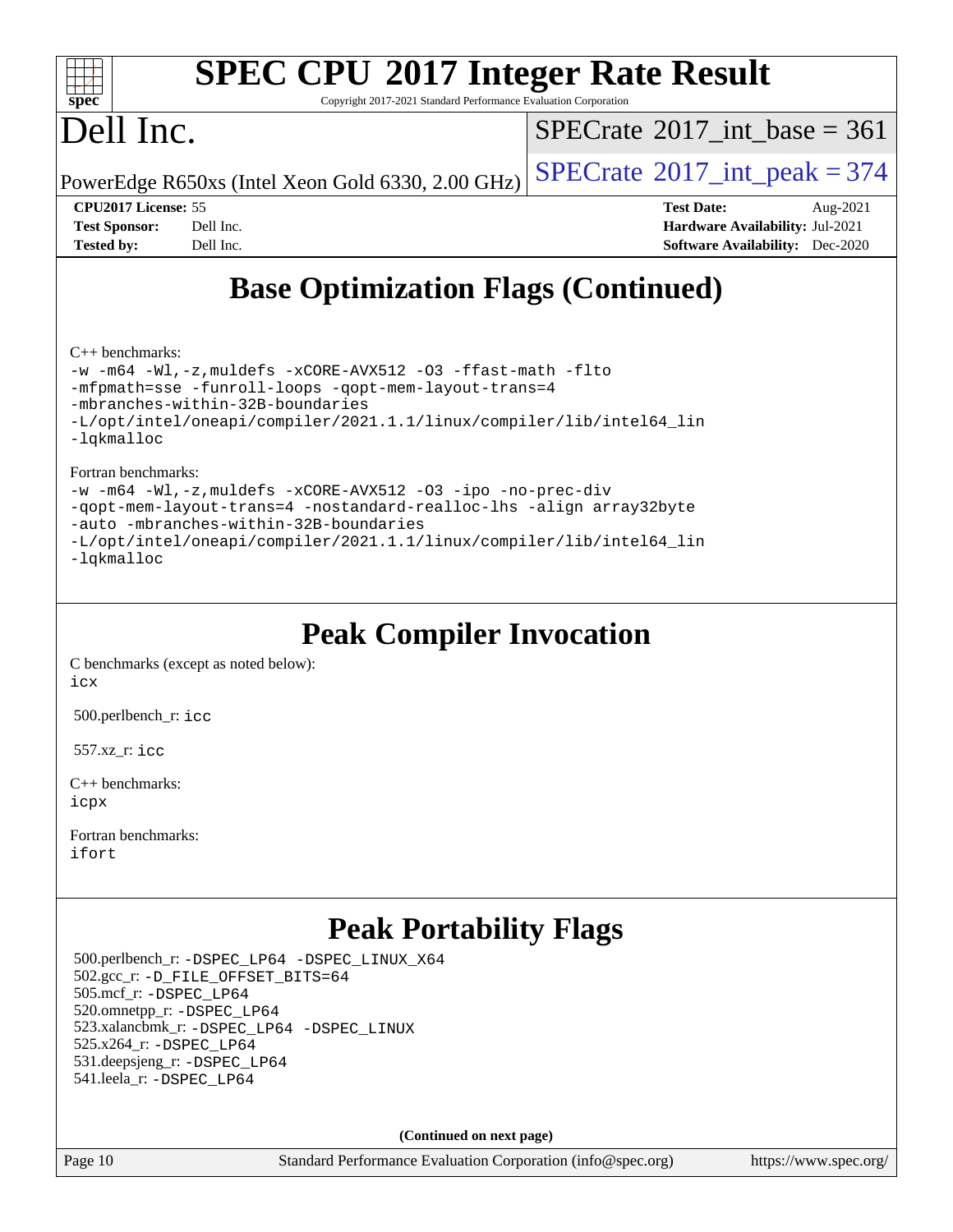#### $+\ +$ **[spec](http://www.spec.org/)**

# **[SPEC CPU](http://www.spec.org/auto/cpu2017/Docs/result-fields.html#SPECCPU2017IntegerRateResult)[2017 Integer Rate Result](http://www.spec.org/auto/cpu2017/Docs/result-fields.html#SPECCPU2017IntegerRateResult)**

Copyright 2017-2021 Standard Performance Evaluation Corporation

# Dell Inc.

 $SPECrate$ <sup>®</sup>[2017\\_int\\_base =](http://www.spec.org/auto/cpu2017/Docs/result-fields.html#SPECrate2017intbase) 361

PowerEdge R650xs (Intel Xeon Gold 6330, 2.00 GHz)  $\left|$  [SPECrate](http://www.spec.org/auto/cpu2017/Docs/result-fields.html#SPECrate2017intpeak)<sup>®</sup>[2017\\_int\\_peak = 3](http://www.spec.org/auto/cpu2017/Docs/result-fields.html#SPECrate2017intpeak)74

**[CPU2017 License:](http://www.spec.org/auto/cpu2017/Docs/result-fields.html#CPU2017License)** 55 **[Test Date:](http://www.spec.org/auto/cpu2017/Docs/result-fields.html#TestDate)** Aug-2021 **[Test Sponsor:](http://www.spec.org/auto/cpu2017/Docs/result-fields.html#TestSponsor)** Dell Inc. **[Hardware Availability:](http://www.spec.org/auto/cpu2017/Docs/result-fields.html#HardwareAvailability)** Jul-2021 **[Tested by:](http://www.spec.org/auto/cpu2017/Docs/result-fields.html#Testedby)** Dell Inc. **[Software Availability:](http://www.spec.org/auto/cpu2017/Docs/result-fields.html#SoftwareAvailability)** Dec-2020

# **[Peak Portability Flags \(Continued\)](http://www.spec.org/auto/cpu2017/Docs/result-fields.html#PeakPortabilityFlags)**

 548.exchange2\_r: [-DSPEC\\_LP64](http://www.spec.org/cpu2017/results/res2021q3/cpu2017-20210827-28963.flags.html#suite_peakPORTABILITY548_exchange2_r_DSPEC_LP64) 557.xz\_r: [-DSPEC\\_LP64](http://www.spec.org/cpu2017/results/res2021q3/cpu2017-20210827-28963.flags.html#suite_peakPORTABILITY557_xz_r_DSPEC_LP64)

**[Peak Optimization Flags](http://www.spec.org/auto/cpu2017/Docs/result-fields.html#PeakOptimizationFlags)**

[C benchmarks](http://www.spec.org/auto/cpu2017/Docs/result-fields.html#Cbenchmarks):

```
(info@spec.org)https://www.spec.org/
  500.perlbench_r: -Wl,-z,muldefs -prof-gen(pass 1) -prof-use(pass 2)
-xCORE-AVX512 -ipo -O3 -no-prec-div
-qopt-mem-layout-trans=4 -fno-strict-overflow
-mbranches-within-32B-boundaries
-L/opt/intel/oneapi/compiler/2021.1.1/linux/compiler/lib/intel64_lin
-lqkmalloc
  502.gcc_r: -m32
-L/opt/intel/oneapi/compiler/2021.1.1/linux/compiler/lib/ia32_lin
-std=gnu89 -Wl,-z,muldefs -fprofile-generate(pass 1)
-fprofile-use=default.profdata(pass 2) -xCORE-AVX512 -flto
-Ofast(pass 1) -O3 -ffast-math -qopt-mem-layout-trans=4
-mbranches-within-32B-boundaries
-L/usr/local/jemalloc32-5.0.1/lib -ljemalloc
  505.mcf_r: basepeak = yes
 525.x264_r: -w -std=cl1 -m64 -W1, -z, muldefs -xCORE-AVX512 -f1to-O3 -ffast-math -qopt-mem-layout-trans=4 -fno-alias
-mbranches-within-32B-boundaries
-L/opt/intel/oneapi/compiler/2021.1.1/linux/compiler/lib/intel64_lin
-lqkmalloc
  557.xz_r: -Wl,-z,muldefs -xCORE-AVX512 -ipo -O3 -no-prec-div
-qopt-mem-layout-trans=4 -mbranches-within-32B-boundaries
-L/opt/intel/oneapi/compiler/2021.1.1/linux/compiler/lib/intel64_lin
-lqkmalloc
C++ benchmarks: 
 520.omnetpp_r: basepeak = yes
  523.xalancbmk_r: basepeak = yes
  531.deepsjeng_r: basepeak = yes
                                    (Continued on next page)
```